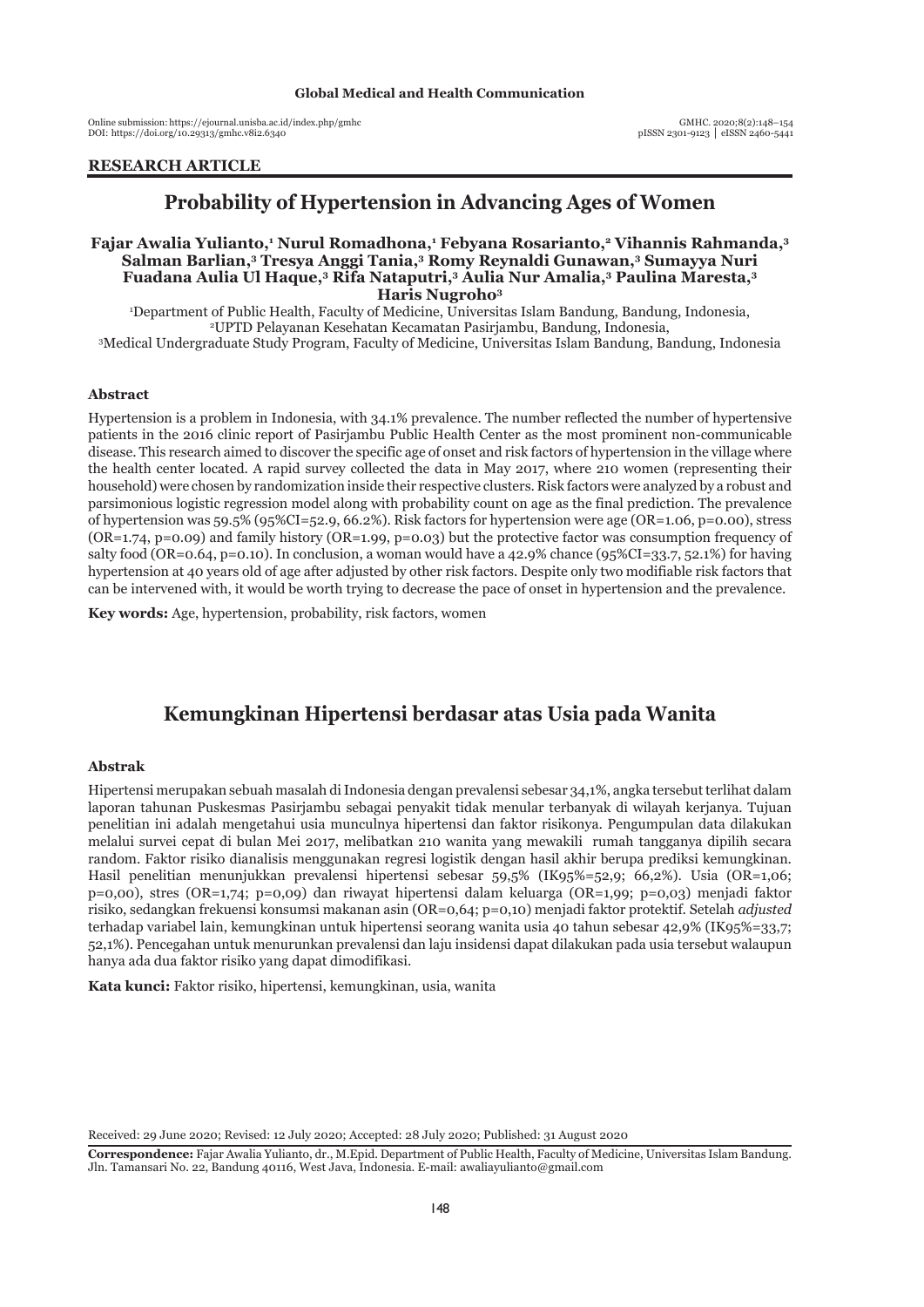## **Introduction**

Hypertension is currently the most significant prevalence of non-communicable disease (NCDs) in Indonesia, which was 34.1% according to the Basic Health Research (*Riskesdas*) 2018.1 In 2014, 15 million people of Indonesia was hypertension, but only 4% of them have controlled hypertension and sadly 50% of them never been aware that they had hypertension due to its asymptomatic property until the illness started to make complications.<sup>2</sup>

From the 2016 annual report of the most frequent diseases in Pasirjambu Public Health Center (*Puskesmas*), hypertension was the most prominent NCD (Table 1). Pasirjambu is a village located in West Java province of Indonesia that was selected to assessed in community health assessment (CHA) due to its public health problem.

There are several risk factors for hypertension, including nonmodifiable risk factors; gender, age, family history, and modifiable risk factors; lack of physical activity, and other preventive measures.3 However, no previous research identified specific age in which hypertension occurs and which factors contribute the most notably in a rural area.

Hypertension is known as the primary causation for following organ damages such as stroke, heart attack, heart failure, kidney failure, etc. With the prevalence of hypertension soaring in the village, it is essential to figure out the specific risk factors that prevent further damage. This research aimed to assess the risk factors for hypertension in the community in Pasirjambu village.

#### **Methods**

This study's population was family members in Pasirjambu village Bandung regency of West Java province in Indonesia, divided into 30 clusters, and seven households have randomly taken on each cluster (rapid survey method).<sup>4</sup> One individual was representing their respective family. There were 210 respondents in total data from each of the subjects collected during May 2017. The hypertension status assessed by trained medical students in a standardized method on each respondent's house. Blood pressure was measured twice by calibrated sphygmomanometer after five minutes of introduction, and the results were written in a form.<sup>5</sup> The data were collected by nine enumerators using questions that originated from Indonesia Basic Health Research (*Riskesdas*). The questionnaire consisted of knowledge about hypertension risk factors from consumer behavior, risky foods, smoking habits, activity, family history with hypertension, body mass index, and stress.<sup>1</sup> Enumerators read questions and choices of answers. Statistical analysis consisted of univariate, bivariate, and multivariate analyses. Difference analysis, such as the two groups t test and chi-square, conducted in bivariate analysis. All variables correlation was analyzed by Pearson's correlation to prove no multiple colinearities before entered to a multivariate analysis by logistic regression. Studied risk factors were age, salty food (such as salty fish), processed food, home-produced noodles, kidney disease, and stress levels. All of them were categorized.<sup>6</sup>

Individual data of respondents not published in this article, their identity are safe. Published results contain the conclusion of the total data in the area that able to generalized to a larger population.

This study was approved by the Health Research Ethics Committee of the Faculty of Medicine, Universitas Islam Bandung, Indonesia No. 032/Ethics Committee.FK/VII/2017.

## **Results**

Due to the incomparable group size, subjects who had kidney disease excluded, so the total respondents eligible in this study were 210 females. They are representing their household, particularly in family consumption patterns.

**Table 1 Top Ten Diseases in Pasirjambu**  *Puskesmas*

| No.            | <b>Disease</b>                    | n     |
|----------------|-----------------------------------|-------|
| 1              | Febrile observation               | 4,241 |
| $\overline{2}$ | Hypertension                      | 3,992 |
| 3              | Acute respiratory tract infection | 3,131 |
| 4              | Dental infection                  | 2,838 |
| 5              | Fibromyalgia                      | 2,613 |
| 6              | Dyspeptic syndrome                | 2,512 |
| 7              | Dermatitis                        | 1,939 |
| 8              | Pharyngitis                       | 1,211 |
| q              | Diarrhea                          | 950   |
| 10             | Common cold                       |       |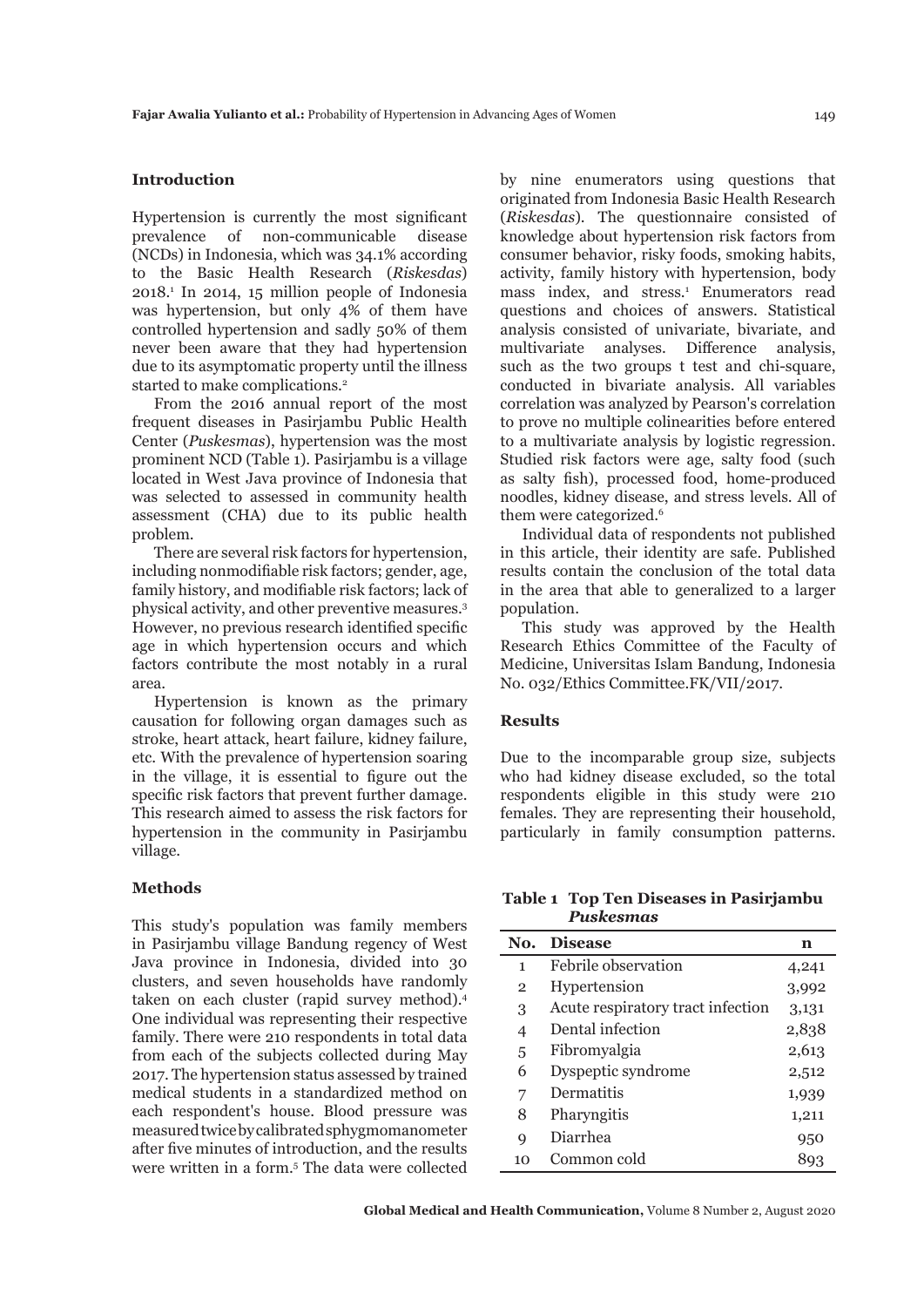| <b>Table 2 Number of Respondents with</b> |
|-------------------------------------------|
| <b>Hypertension based on Age in</b>       |
| Pasirjambu Village in 2017                |

| <b>Current</b>          | n   | Age                                              | $\mathbf{p}^*$ |
|-------------------------|-----|--------------------------------------------------|----------------|
| <b>Hypertension</b>     |     | Mean (SD)                                        |                |
| Non-hypertension        | 85  | 46.4(13.9)                                       | 0.00           |
| Hypertension            | 125 | 57.3(13.4)                                       |                |
| Total                   | 210 | 52.9(14.6)                                       |                |
| $\cdot$ $\cdot$ $\cdot$ |     | $\sim$ $\sim$ $\sim$ $\sim$ $\sim$ $\sim$ $\sim$ |                |

Note: \* t test, significant if p<0.05; SD=standard deviation

There were 125 or 59.5% (95%CI=52.9, 66.2%) people with hypertension out of 210 respondents. The mean age in the hypertension group was 57.3 years old, significantly older than the opposite group  $(p<0.05)$ .

The significant difference showed age was an essential explanatory variable to predict hypertension, thus from analysis on each group; we found that the youngest age who had hypertension was 27 years old. Table 2 illustrates the mean age of the hypertension group was 10.9 years older (95%CI=7.1, 14.6%) than the mean age of the non-hypertension group.

Statistically, there was a significant proportionate difference in salty food consumption frequency in hypertension in Table 2, where percentages who had hypertension decreased. In contrast, the frequency of eating salty food was the opposite. Generally, respondents in this

|                                            |                             | <b>Hypertension</b>      |              |          |
|--------------------------------------------|-----------------------------|--------------------------|--------------|----------|
| <b>Variables</b>                           | N <sub>o</sub><br>$n=85(%)$ | <b>Yes</b><br>$n=125(%)$ | <b>Total</b> | p Value* |
| Salty food                                 |                             |                          |              |          |
| $\langle 3 \times a \text{ month} \rangle$ | 4(16.7)                     | 20(83.3)                 | 24           |          |
| $1-6\times$ a week                         | 56(43.1)                    | 74 (56.9)                | 130          | 0.04     |
| >1× a day                                  | 25(44.6)                    | 31(55.4)                 | 56           |          |
| Processed food                             |                             |                          |              |          |
| Never                                      | 10(31.2)                    | 22(68.7)                 | 32           |          |
| $\langle 3 \times a \text{ month}$         | 39 (36.8)                   | 67(63.2)                 | 106          | 0.11     |
| $1 \times$ /week-> $1 \times$ / day        | 36(50)                      | 36(50)                   | 72           |          |
| Home made noodle                           |                             |                          |              |          |
| <b>Never</b>                               | 11(50)                      | 11(50)                   | 22           |          |
| $3 × a month$                              | 30(39)                      | 47(61)                   | 77           | 0.63     |
| $1 \times$ /week-> $1 \times$ / day        | 44(39.6)                    | 67(60.4)                 | 111          |          |
| <b>Stress</b>                              |                             |                          |              |          |
| <b>Eustress</b>                            | 57(46)                      | 67(54)                   | 124          | 0.05     |
| <b>Distress</b>                            | 28(32.6)                    | 58(67.4)                 | 86           |          |
| Instant noodle                             |                             |                          |              |          |
| Never                                      | 8(44.4)                     | 10(55.6)                 | 18           |          |
| $\langle 3 \times a \text{ month}$         | 19(35.8)                    | 34(64.1)                 | 53           | 0.67     |
| $1-6\times$ a week                         | 51(40.5)                    | 75(59.5)                 | 126          |          |
| $>1\times$ a day                           | 7(53.8)                     | 6(46.1)                  | 13           |          |
| Monosodium glutamate                       |                             |                          |              |          |
| $\langle 3 \times a \text{ month} \rangle$ | 6(54.5)                     | 5(45.4)                  | 11           |          |
| $1-6\times$ a week                         | 15(28.8)                    | 37(71.2)                 | 52           | 0.11     |
| $>1\times$ a day                           | 64(43.5)                    | 83 (56.5)                | 147          |          |
| Family history                             |                             |                          |              |          |
| N <sub>0</sub>                             | 50 (46.7)                   | 57(53.3)                 | 107          | 0.06     |
| Yes                                        | 35(34)                      | 68 (66)                  | 103          |          |
| Cigarette smoking                          |                             |                          |              |          |
| Never smoker                               | 67(41.1)                    | 96(58.9)                 | 163          | 0.73     |
| Ever smoker                                | 18(38.3)                    | 29(61.7)                 | 47           |          |
|                                            |                             |                          |              |          |

**Table 3 Risk Factors of Hypertension in Pasirjambu Village**

Note: \* chi-square test, significant if p<0.05

**Global Medical and Health Communication,** Volume 8 Number 2, August 2020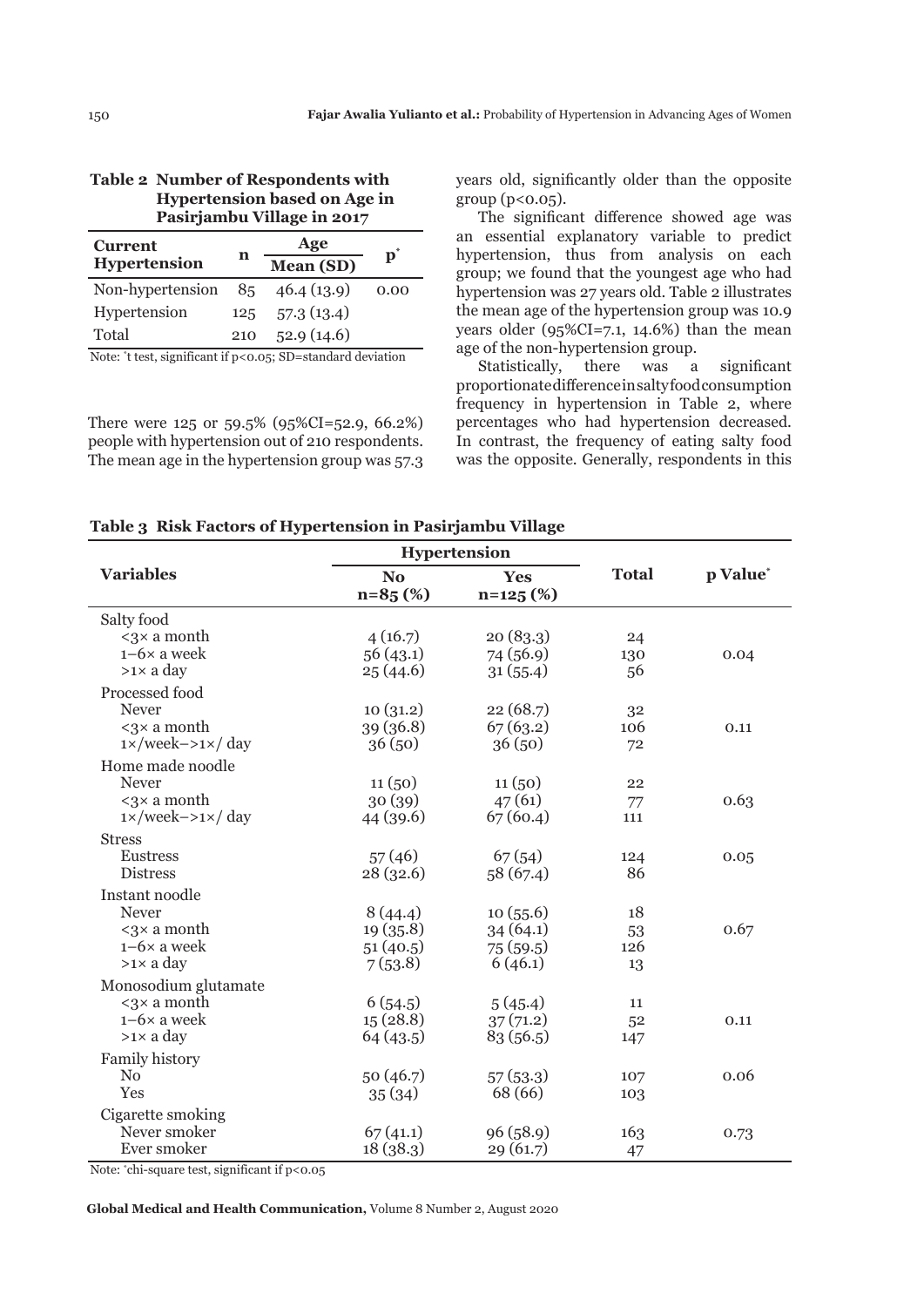| <b>Hypertension</b> | Coefficient | p(z) |      | p (Chi-squared) Pseudo R-squared |
|---------------------|-------------|------|------|----------------------------------|
| Age                 | 0.06        | 0.00 |      |                                  |
| Salty food          | $-0.45$     | 0.10 |      |                                  |
| <b>Stress</b>       | 0.55        | 0.09 | 0.00 | 0.14                             |
| Family history      | 0.69        | 0.03 |      |                                  |
| Honstant            | $-2.27$     | 0.01 |      |                                  |

**Table 4 Final Multivariate Analysisiof Hypertension**

study were all had contact with salty food but in different intensities.

The proportion of hypertension people was higher than the eustress group, which had positive hypertension familial history compared to the other group. Unfortunately, most of the respondents had routinely consumed processed food and monosodium glutamate (MSG). The proportion of hypertension subjects in processed food categories declined each time the frequency increased, with the number of processed food consumptions the largest in  $\leq$ 3 times a month while that pattern did not appear in MSG's consumption.

Interesting parts found in other variables that consistently played as risk factors in hypertension, such as all kinds of noodles and smoking, which did not have a significant association with hypertension in this study. In order to have better reliability of the model, those variables excluded in multivariate analysis.

Stress and family history were factors that contribute to hypertension and p values near significant numbers (0.05). Although p values of processed food and MSG were more than



**Figure Probability of Hypertension by Age Adjusted to Other Factors**

designated alpha, those variables included in the subsequent analysis (multivariate analysis) due to their p values of less than 0.30. Multicollinearity between variables not found in correlation analysis, therefore those variables were included in logistic regression.

Age, salty food consumption, stress, and family history significantly were the risk factors for hypertension (p chi-squared 0.00), where 14% of hypertension variance accounted for them. The probability of getting hypertension generally 59.5% (95%CI=53.5, 65.5%) in that population, but stratified result by age describes other things (Figure). The ages classified into age categories ranging from five years to a minimum of 20 old (the youngest respondent's age).

The probability of getting hypertension was increasing overages linearly. The cut-off probability point was in 50% (0.5) and visible in 40 years old group (mean probability 42.9%, 95%CI=33.7, 52.1%). Over that age group, the probability of contracting hypertension was higher than not contracting hypertension.

#### **Discussion**

Although age has been consistently proven as a risk factor in hypertension in the world, the age's cut-off is varied, and many still unknown, especially in a big archipelago country like Indonesia. The Ministry of Health finding where the most significant proportion of hypertension in the young was found in 18 years old.<sup>1</sup> Until today, the prevention of hypertension complication still be aimed at elderly (above 50 years old) in *pos pembinaan terpadu* (*posbindu*), a contrast to the previous finding. Therefore, the blood pressure monitoring must be conducted not only in *posbindu* but also in *pos pelayanan terpadu* (*posyandu*). *Posbindu* and *posyandu* are extended programs from *pusat kesehatan masyarakat (puskesmas*), primary health services in Indonesia, that reach communities.<sup>7</sup>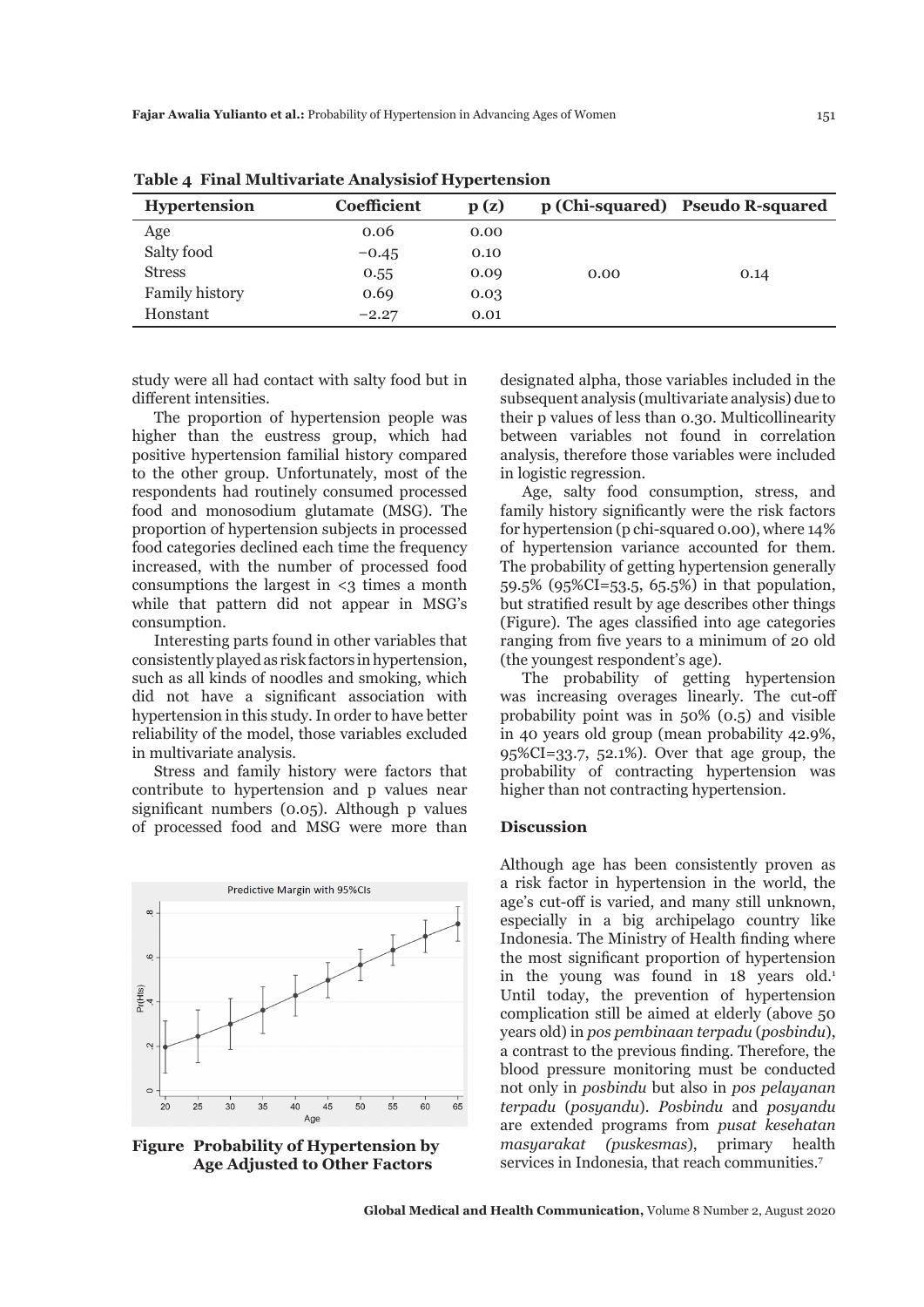Certain *posyandu* have a blood pressure monitoring program that not limited only to the elderly. There are no specific rules for everyone who wants to check their blood pressure. Thus the screening would not be sufficient to reach all members of the population at risk. Although the programs in *posyandu* were for children, in particular, adults could come to certain *posyandu* for checking their health, including their blood pressure.

Other programs that always held in this national health insurance coverage, in every primary health services including the private sector, named *program pengendalian penyakit kronis* (*Prolanis*), which is not limited to certain ages because aimed to every chronic disease including hypertension.8 This program was launched by national health insurance of Indonesia to control the complication of hypertension, as one of the chronic diseases, but not intended to detect early high-risk groups.

The prevalence of hypertension is high in Indonesia, especially West Java, one of the three prominent provinces of hypertension. This province has a salty cooking habit in almost every kind of food, from *sambal* until *sayur*  lodeh.<sup>1</sup> However, the result for the consumption of salty food illustrates interesting results where the frequency of hypertension people was getting lesser on every increasing frequency of consumption. The ratio between three groups of consumption was 1:5:2, the biologic gradient between exposure and outcome not yet established. However, the result describes consistency that the hypertension proportion is more significant in every group coherent with the theory that salt (NaCl) as a cause for hypertension.

Salt is the most common food preservatives used in processed food.9 Sodium as a molecule of salt. It retains fluid as an antidiuretic. Consequently, large amounts of water enter the blood vessel and create a rise in blood pressure. Thus, hypertension occurred.<sup>10</sup>

Other than salt, MSG also has sodium property and becoming a common food additive in Indonesia. Their "umami" property adds the depth of taste besides four regular tastes (sweet, sour, bitter, and spicy).11 They are known as seasoning ingredients in instant noodles, a favorite food that famous by their low price, their cooking simplicity, and their delicious taste. Only with 2,000 IDR (0.14 USD) individual will have a serving packed with 490 kcal energy with 53% of daily sodium needs fulfilling. By their advantages, no wonder the percentage of people who eat instant noodles is the most significant one to six times a week. Homemade noodle was also studied because the researchers want to know the frequency of unstandardized salt and MSG in that kind of noodle. It was including dried-noodle that seasoned with specific personalized dosage. However, there was no significant association between the frequency of eating instant noodles or homemade noodles with hypertension.

On the contrary, this study showed no significant association between cigarette smoking and hypertension. With subjects were all women, there might be modifying the effect between sex and smoking habit. Further study of adjusted risk factors must be included. From the previous study, some of the results show lower blood pressure in the group who smoke compared to never and ex-smoker, particularly in men.<sup>12,13</sup> Against the coherent theory of endothelial damage by smoking, $14-16$  this finding must be studied further with extended regression to see interactions in sex stratum or unobserved confounders.

 Blood pressure in the elderly will tend to be high so that older people are at greater risk of developing hypertension. Increasing age results in increased blood pressure because arterial walls thickened as a result of the accumulation of collagen in the muscle layer, thus the blood vessels will become gradually narrower and stiffer. Eventually, an older person is at risk of getting hypertension due to the bloodstream that passing the narrow and stiff vessels.17,18

As a developed country, Indonesia has to advance in many aspects, including food consumption. Citizens of Indonesia barely have a problem to access every kind of food, including salt-excess delicacies. Therefore, the exposure of salt in Indonesia in general. Salt, as the taste intensifier, is a common ingredient in nearly all kinds of food in Indonesia, particularly in West Java province, where the study conducted. There is a custom in Sundanese, the tribe that dominantly resides in West Java; it was not tasty if it was not salty.

Eating with a high sodium content can affect blood pressure in the body, causing hypertension.<sup>10</sup> Effect of sodium intake on hypertension through increased blood volume, cardiac output, and blood pressure. An increase follows this situation in excess salt's excretion,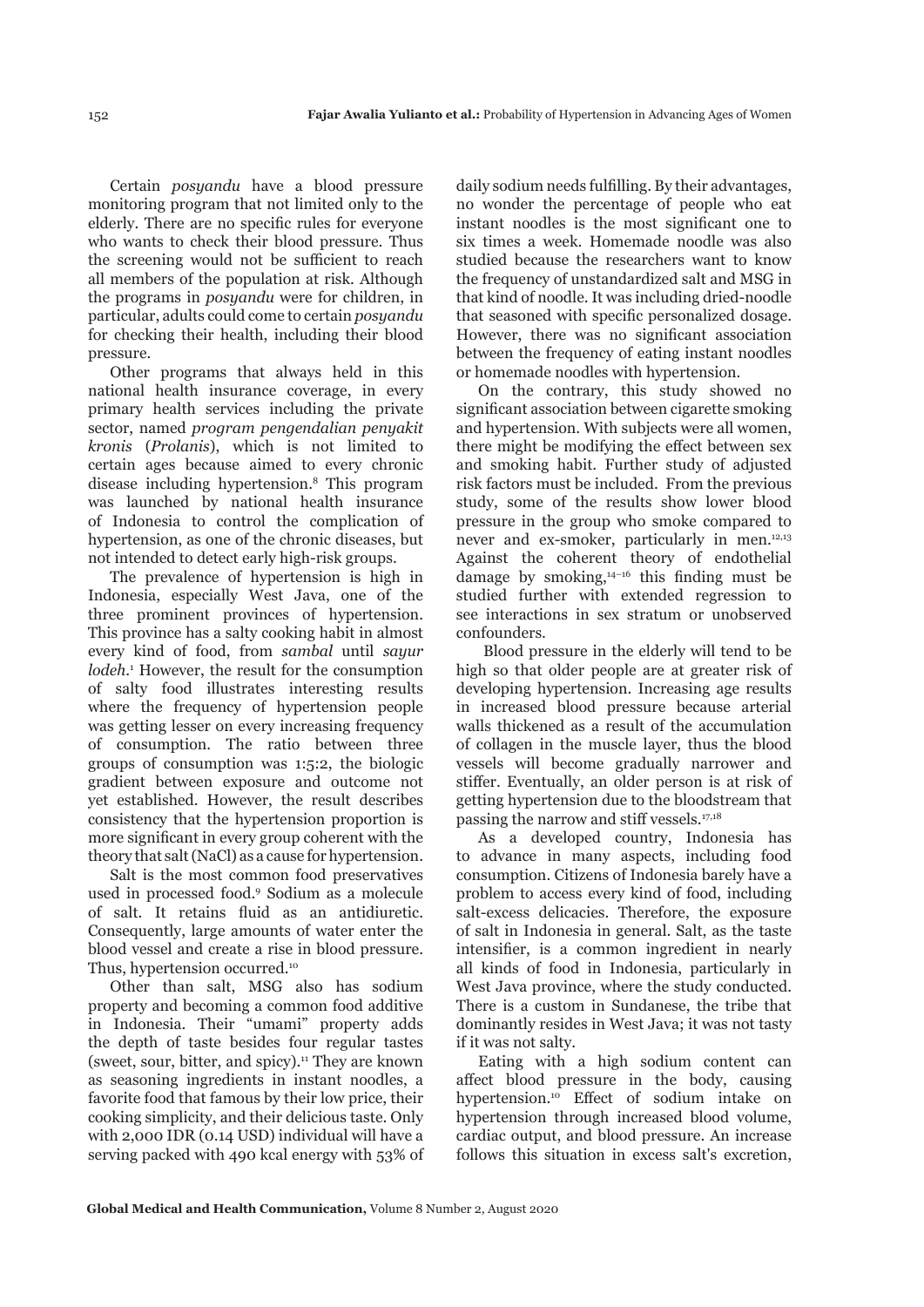so that returns to a normal hemodynamic state. This mechanism disrupted in hypertension with unknown causes, and other factors affect it. Hypertension rarely found with minimal salt intake. Recommended salt intake for an adult is less than 2,000 mg of sodium or  $5$  g of salt.<sup>19</sup>

Seasoning and ingredients in noodles use monosodium glutamate (MSG) or *vetsin*. *Vetsin* is an organic salt between sodium and glutamate.11 Besides, the weakness of consuming noodles is the high sodium content. Sodium contained in noodles comes from salt (NaCl) and the ingredients of the developer. The commonly used development material is sodium tripolyphosphate, reaching 1% of the total weight of noodles per serving. Sodium harms hypertensive patients.<sup>20</sup>

High blood pressure caused by various factors, one of which is stress. Stress is a nonspecific response from the body to any pressure or demand that may arise from pleasant and unpleasant conditions. Stress can lead to hypertension through the sympathetic nervous system's activation, which results in increased blood pressure intermittently.<sup>21</sup> When a person experiences stress, adrenaline will be released and then increase blood pressure through an arterial contraction (vasoconstriction) and increased heart rate. If stress continues, blood pressure will remain high so that the person will experience hypertension.

One of the interesting findings in this study is how the frequency of salty food consumption affecting hypertension. There was a negative correlation on the proportion of hypertensive people in the increasing frequency of consumption, which is a contradiction to theory that more exposure accompanied by more outcome (positive dose-response relationship in Hill's criteria for causal relationship).<sup>22</sup> There is a theory that can support the result of this research about how salt sensitivity of blood pressure (SSBP) controls blood pressure variability. For the salt-sensitive (SS) group, the positive doseresponse relationship will occur, but this result will not seem in the salt-resistant  $(SR)$  group.<sup>23</sup> However, further study must be conducted in the Pasirjambu area to conclude the SSBP of the population.

# **Conclusion**

The probability of hypertension is increasing

following ages, with risk factors such as stress, frequency of salty food consumption, and family history of hypertension.

## **Conflict of Interest**

The author declares that there is no conflict of interest in this study.

## **Acknowledgments**

The author would like to express his gratitude to the Head of Pasirjambu village.

### **References**

- 1. Badan Penelitian dan Pengembangan Kesehatan, Kementerian Kesehatan Republik Indonesia. Hasil utama Riskesdas 2018 [Internet]. Jakarta: Kementerian Kesehatan Republik Indonesia; 2019 [cited 2020 July 8]. Available from: https://www.litbang. kemkes.go.id/hasil-utama-riskesdas-2018.
- 2. Pusat Data dan Informasi, Kementerian Kesehatan Republik Indonesia. Hipertensi [Internet]. Jakarta: Kementerian Kesehatan Republik Indonesia; 2015 [cited 2020 July 8]. Available from: https://pusdatin.kemkes. go.id/resources/download/pusdatin/ infodatin/infodatin-hipertensi.pdf.
- 3. Ramdhani R, Respati T, Irasanti SN. Karakteristik dan gaya hidup pasien hipertensidi Rumah Sakit Al-Islam Bandung. GMHC. 2013;1(2):63-8.
- 4. Ashton RA, Kefyalew T, Tesfaye G, Pullan RL, Yadeta D, Reithinger R, et al. Schoolbased surveys of malaria in Oromia Regional State, Ethiopia: a rapid survey method for malaria in low transmission settings. Malar J. 2011;10:25.
- 5. Pickering TG, Hall JE, Appel LJ, Falkner BE, Graves J, Hill MN, et al. Recommendations for blood pressure measurement in humans and experimental animals: part 1: blood pressure measurement in humans: a statement for professionals from the Subcommittee of Professional and Public Education of the American Heart Association Council on High Blood Pressure Research. Hypertension. 2005;45(1):142–61.
- 6. Peat J, Barton B. Medical statistics: a guide to data analysis and critical appraisal. New York: John Wiley & Sons; 2008.